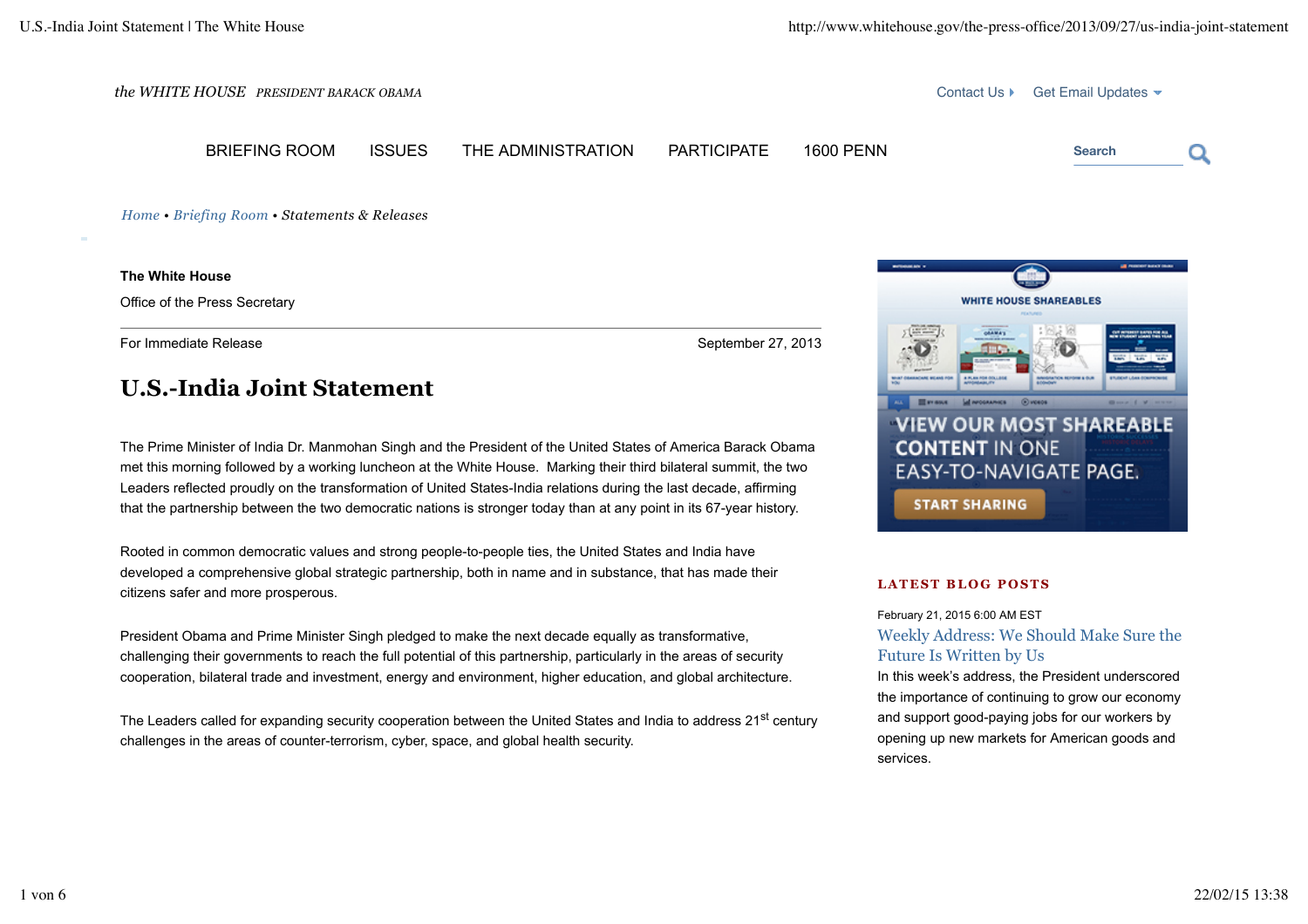Applauding bilateral defense cooperation, including trade and military exercises, President Obama and Prime Minister Singh expressed satisfaction with the progress achieved to date in defense relations. They emphasized the need for more intensive defense cooperation on both sides. The Leaders reaffirmed their desire to further strengthen defense trade cooperation, endorsing a Joint Declaration on Defense Cooperation as a means of enhancing their partnership in defense technology transfer, joint research, co-development, and co-production. President Obama encouraged the further participation of U.S. firms in partnering India's efforts to enhance its defense capacities. President Obama also welcomed India's decision to participate in the Rim of the Pacific (RIMPAC) naval exercise hosted by U.S. Pacific Command in 2014.

Affirming their deep concern over the continuing threat posed by terrorism, President Obama and Prime Minister Singh stressed the need for joint and concerted effort, including dismantling of terrorist safe havens, and disrupting all financial and tactical support for terrorism. The Leaders decided to significantly expand information sharing and intelligence cooperation to address threats to their respective nations, including strengthening the bilateral relationship to exchange information on known and suspected terrorists. The Leaders emphasized the importance of expanding homeland security cooperation to enhance exchanges on megacity policing strategies, securing the global supply chain and anti-counterfeiting efforts. India welcomed the U.S. offer of membership in the U.S. "Global Entry" Trusted Traveler Network Program, to facilitate expedited entry of Indian travelers to the United States.

Noting that two-way trade has increased fivefold since 2001 to nearly \$100 billion, President Obama and Prime Minister Singh agreed that there are no insurmountable impediments to bilateral trade increasing an additional fivefold. President Obama expressed confidence that the ongoing Indian economic reforms and policy measures to liberalize India's economy would accelerate economic growth, opening greater avenues for trade and creating jobs in both countries. In this respect, the Leaders recognized in particular the role and contribution of the Indian and U.S. Information Technology (IT) industry and the IT enabled service industry in strengthening India-U.S. trade and investment relations.

The Leaders reaffirmed their commitment to concluding a high-standard Bilateral Investment Treaty that will foster openness to investment, transparency, and predictability, and thereby support economic growth and job creation in both countries. The Leaders welcomed progress toward increased engagement by experts from both governments, underlining the need for expeditious progress to address all trade and investment policy issues of bilateral concern so as to remove obstacles and improve the business environment in both countries. In this respect, both sides agreed to consider establishing a Joint Committee on Investment in Manufacturing.

The Leaders also committed their officials to work toward a successful outcome at the World Trade Organization

## February 20, 2015 8:35 PM EST Honoring the Women of the Civil Rights Movement, Both Past and Present

The White House and Essence Magazine co-host a special panel discussion in celebration of Black History Month and the women of the Civil Rights Movement.

#### February 20, 2015 8:07 PM EST

Week in Review: Free and Fair Trade, Health Care Enrollment Numbers, and Opening the Outdoors to More Kids From getting the newest enrollment numbers for those who found quality, affordable health insurance, to launching his new Every Kid in a Park initiative, the President had a pretty productive week. See more in our latest Week In Review.

#### **VIEW ALL RELATED BLOG POSTS**

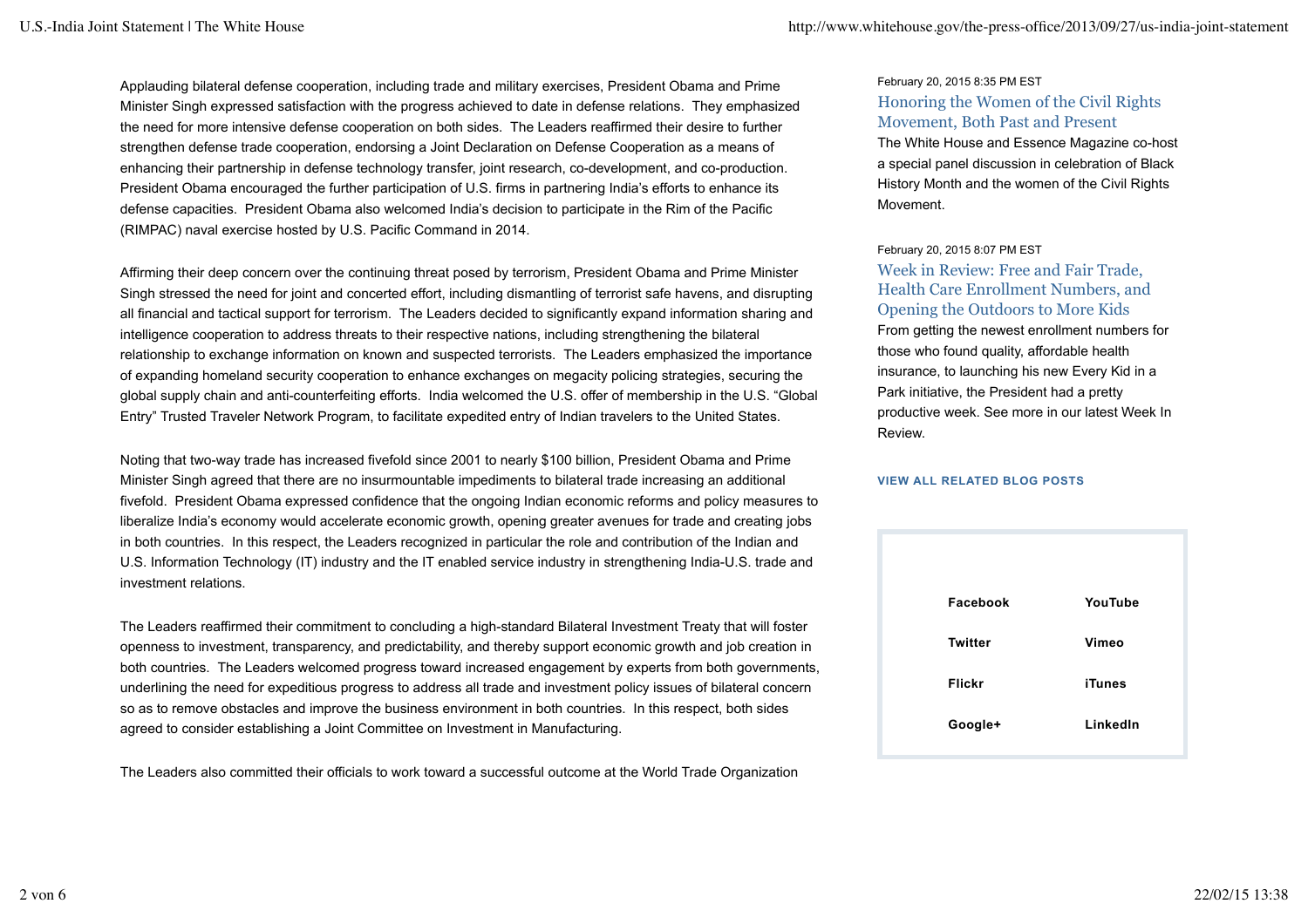Ministerial Conference in Bali.

The Leaders welcomed the robust cooperation in cutting-edge scientific research and joint collaboration in science, innovation, and entrepreneurship, for the benefit of citizens in both countries. The United States welcomed the invitation by India for the United States to be Partner Country in India's Science and Technology Summit in 2014.

President Obama and Prime Minister Singh discussed ways to strengthen bilateral efforts to promote energy efficiency, clean energy, and address climate change.

In the civil nuclear power sector, President Obama and Prime Minister Singh noted that, with governmentto-government procedures agreed, commercial negotiations between U.S. companies and the Nuclear Power Corporation of India (NPCIL) are proceeding. They welcomed the announcement that NPCIL and U.S. nuclear company Westinghouse have concluded a Preliminary Contract to develop a nuclear power plant in Gujarat in India. Building on this, the Leaders urged NPCIL and U.S. companies Westinghouse and General Electric-Hitachi to expedite the necessary work to establish nuclear power plants in Gujarat and Andhra Pradesh. Both sides reaffirm their commitment to the full and timely implementation of the India-U.S. Civil Nuclear Cooperation Agreement.

The U.S.-India Partnership to Advance Clean Energy (PACE), launched by the two Leaders in 2009, is expected to pave the way for energy to millions of Indian households. To expand the availability of clean energy resources to more people, President Obama and Prime Minister Singh endorsed the proposal to launch Promoting Energy Access through Clean Energy (PEACE), a PACE initiative, to rapidly deploy innovative renewable energy solutions to those who currently lack access to energy.

Recognizing that climate change is a defining challenge of our time and that there are mutual benefits to intensifying cooperation, President Obama and Prime Minister Singh announced the establishment of an India-U.S. Climate Change Working Group to develop and advance action-oriented cooperation, as well as to begin an enhanced dialogue focusing on working closely in developing an ambitious climate change agreement for the post-2020 period, and on strengthening bilateral efforts in this regard.

The two leaders agreed to immediately convene the India-U.S. Task Force on hydrofluorocarbons (HFCs) to discuss, inter alia, multilateral approaches that include using the expertise and the institutions of the Montreal Protocol to phase down the consumption and production of HFCs, based on economically viable and technically feasible alternatives, and include HFCs within the scope of the United Nations Framework Convention on Climate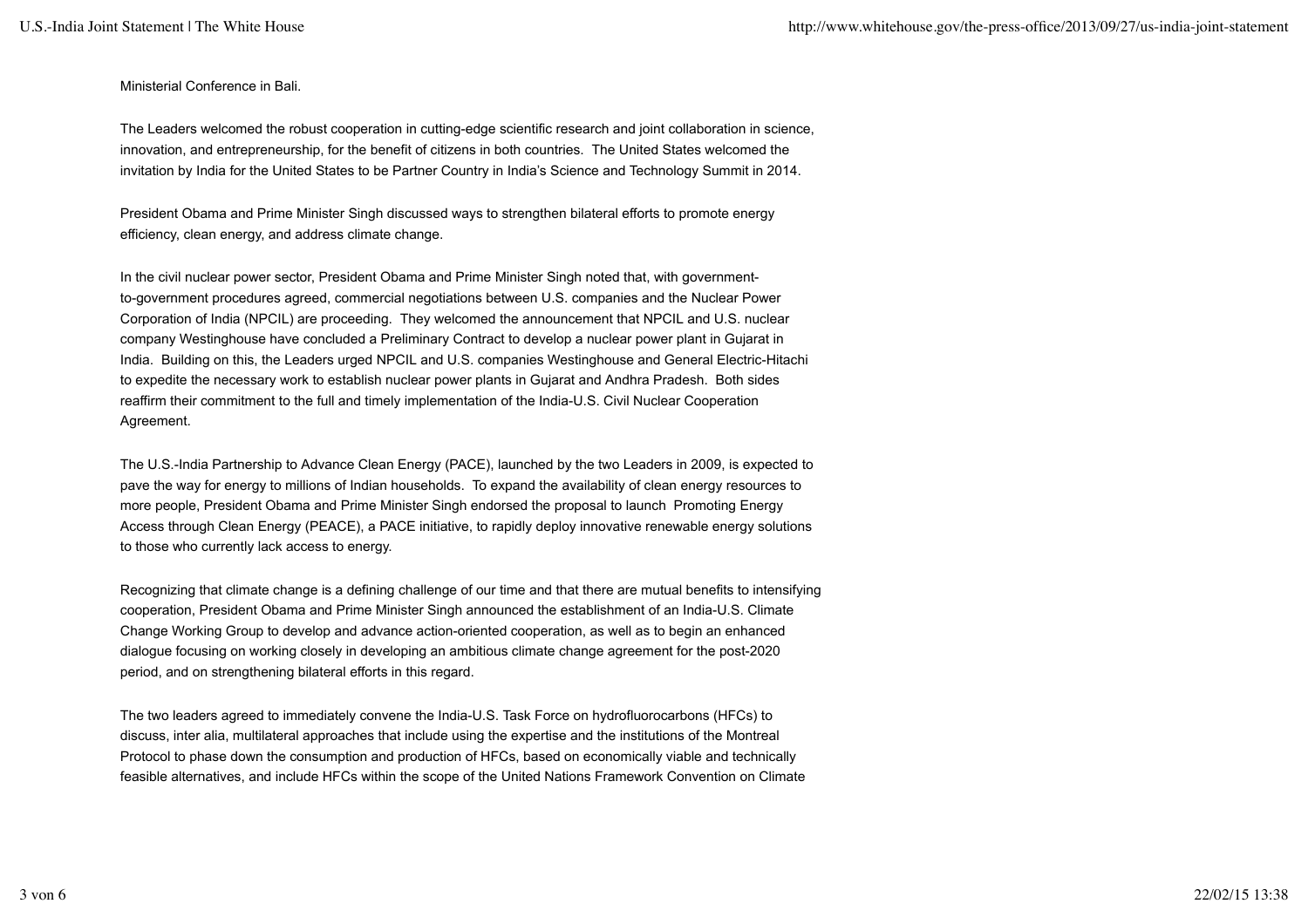Change (UNFCCC) and its Kyoto Protocol for accounting and reporting of emissions.

The Leaders are committed to support the full implementation of the agreed outcomes under the UNFCCC with its ongoing negotiations. They strongly welcomed the efforts of the Secretary-General of the United Nations to mobilize political will through 2014 toward the successful adoption of a protocol, another legal instrument, or an agreed outcome with legal force under the convention applicable to all parties by 2015, during COP-21 that France stands ready to host. They also supported complementary initiatives, through multilateral approaches that include using the expertise and the institutions of the Montreal Protocol to phase down the production and the consumption of HFCs, based on the examination of economically viable and technically feasible alternatives. They will continue to include HFCs within the scope of UNFCCC and its Kyoto Protocol for accounting and reporting of emissions.

President Obama and Prime Minister Singh emphasized the dangers that high oil prices can pose to the global economy and the need to increase oil market transparency and emergency response collaboration, through closer coordination and bilateral dialogue.

President Obama and Prime Minister Singh believe that the United States and India should look to each other as partners of first resort in addressing global challenges.

The Leaders reflected on the important strategic partnerships the United States and India have formed with Afghanistan, reaffirming their commitment to supporting a smooth security and political transition. The Leaders recognized that violent extremists continue to pose challenges to Afghanistan's security and stability and, in this context, emphasized the need for coordinated international support to help build the capacity of Afghan National Defense and Security Forces. They noted that both India and the United States will remain committed to contribute to peace, stability, and development in Afghanistan during the critical transformation decade (2015-2024).

President Obama and Prime Minister Singh strongly condemned the September 26 terrorist attack in Samba in Jammu and Kashmir. They reiterated their condemnation of terrorism in all its forms and reaffirmed their commitment to eliminating terrorist safe havens and infrastructure, and disrupting terrorist networks including Al-Qa'ida and the Lashkar-e-Taiba. The Leaders called for Pakistan to work toward bringing the perpetrators of the November 2008 Mumbai attacks to justice.

In the spirit of their continuing non-proliferation cooperation, the Leaders reviewed the close cooperation of the United States and India to realize India's intention of joining the multilateral export control regimes. The President reaffirmed the United States support for India's early membership in these groups. Looking ahead to the 2014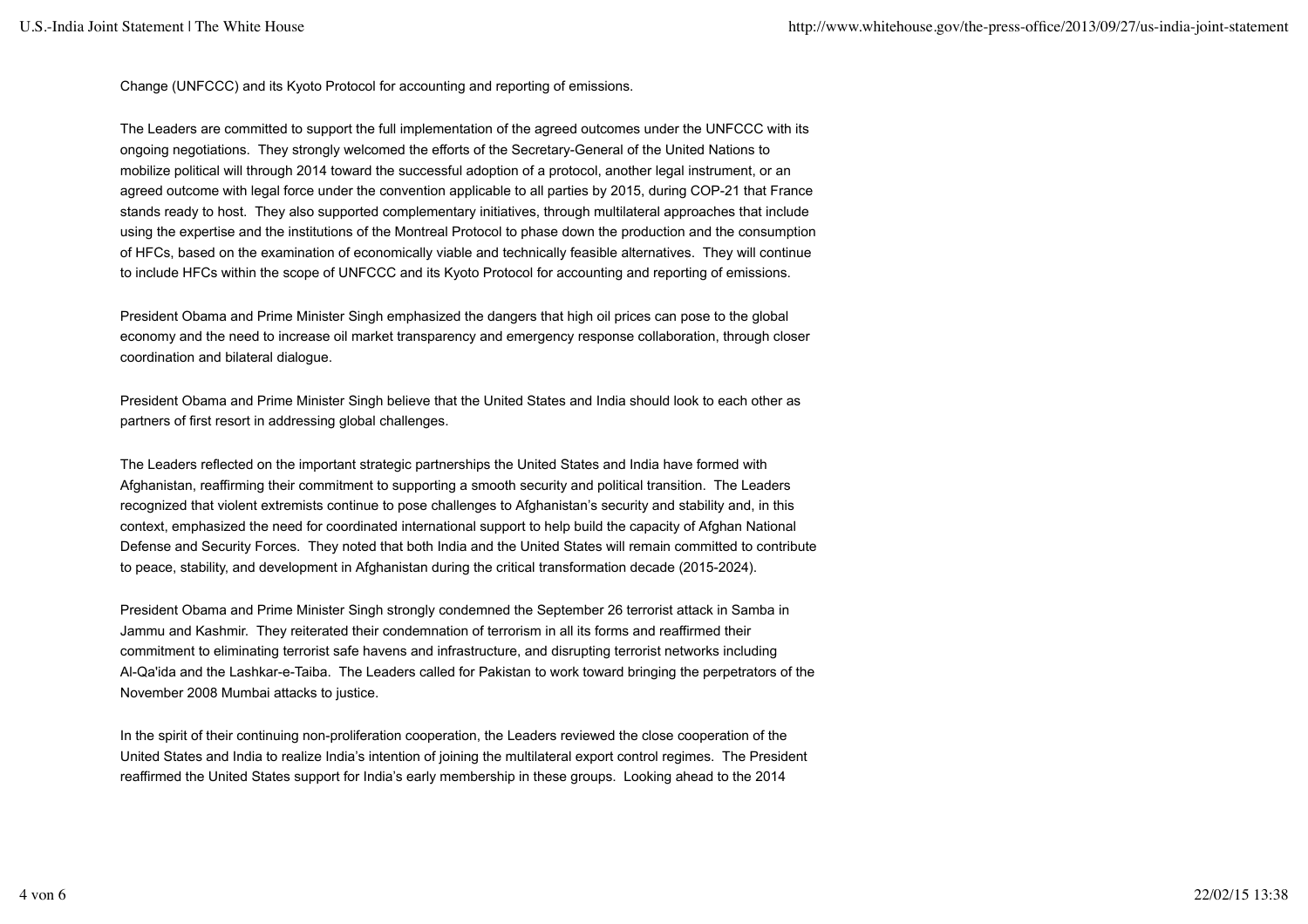Nuclear Security Summit in The Hague, India and the United States also will deepen their cooperation, including through the 2010 Memorandum of Understanding with India's Global Centre for Nuclear Energy Partnership, to strengthen global nuclear security.

The Leaders stressed the need for diplomacy to resolve outstanding issues relating to Iran's nuclear program, and called on Iran to comply with its IAEA and UN Security Council obligations.

The two Leaders also deplored the use of chemical weapons in Syria, stressing that the global norm against the use of chemical weapons by anyone and anywhere must be maintained.

Consistent with the U.S. rebalance to Asia and India's Look East policy, the Leaders expressed a desire to partner more closely with other Asia-Pacific countries, including greater coordination with Japan, China and ASEAN, among others, including through the evolving institutional architecture of the region. The Leaders share a commitment to support regional multilateral institutions as they continue to develop into effective bodies built on international rules and norms that can address shared challenges.

Noting the contributions of Indian peacekeepers to global peace and stability for 60 years, the Leaders decided to expand their United Nations peacekeeping cooperation, including capacity-building efforts with third countries. Reaffirming that in the years ahead, the United States looks forward to a reformed UN Security Council with India as a permanent member, President Obama and Prime Minister Singh agreed that both their nations bear a responsibility to ensure that the Security Council continues to effectively play the role in maintaining international peace and security envisioned in the United Nations Charter.

Building on ongoing consultations between India and the United States on East Asia, Central Asia, and West Asia, and the trilateral dialogue mechanisms with Afghanistan and Japan respectively, the Leaders agreed to expand their consultations to include a dialogue on the Indian Ocean Region, to deepen coordination on cross-cutting issues including maritime security and conservation of natural resources.

The Leaders resolved to work together to end extreme poverty, including through expanding efforts to end preventable child deaths through the Child Survival Call to Action. Fifty years after the launch of India's own agricultural "Green Revolution," the Leaders applauded their countries' work together with African partners Kenya, Malawi, and Liberia to provide capacity building and exchange best practices for food security.

Looking forward, President Obama and Prime Minister Singh recognized that increased cooperation in these areas